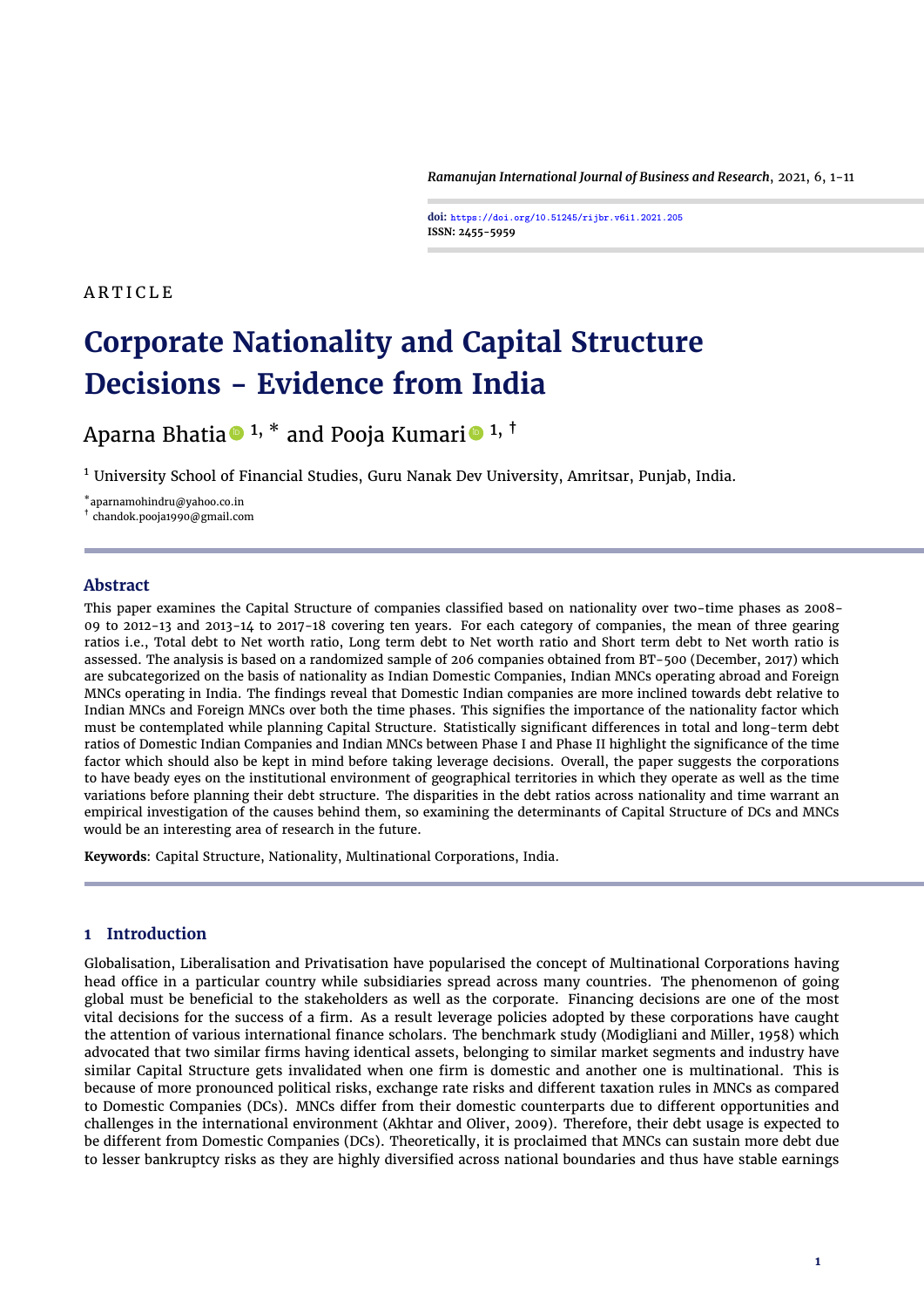[\(Shapiro,](#page-10-1) [1978\)](#page-10-1). Financing theory also postulates higher debt capacity of multinational firms as compared to domestic firms because of their larger size and lower earnings volatility [Mittoo and Zhang](#page-9-1) [\(2008\)](#page-9-1). Higher debt in MNCs as compared to Domestic Corporations (DCs) has been evidenced in studies undertaken by [Singh and Ne](#page-10-2)[jadmalayeri](#page-10-2) [\(2004\)](#page-10-2) and [Mittoo and Zhang](#page-9-1) [\(2008\)](#page-9-1). But anxiously many studies give results contradictory to the empirical pieces of evidences and theoretical perspectives and suggest lesser use of debt in MNCs as compared to DCs. [Fatemi](#page-9-2) [\(1988\)](#page-9-2) reports lower leverage in U.S. MNCs as compared to DCs. According to him, more pronounced effect of factors favouring lower leverage (additional bankruptcy and agency costs and availability of non-debt tax shields) over factors favouring high leverage (diversification effect, tax benefits etc.) may be the cause of such outcomes. [Lee and Kwok](#page-9-3) [\(1988\)](#page-9-3) quote higher agency cost in MNCs as the prominent reason behind lower leverage in MNCs as compared to DCs. Agency cost is higher in case of MNCs due to higher information asymmetries which promotes managerial opportunism as a consequence of which monitoring costs by lenders and creditors accelerates. [Burgman](#page-9-4) [\(1996\)](#page-9-4) contends that labour and capital market imperfections in MNCs cause lesser debt usage in MNCs as compared to DCs. [Farooq](#page-9-5) [\(2016\)](#page-9-5) argues that MNCs are highly diversified and hence more resourceful than DCs. As a result, availability of higher retained earnings in MNCs leads to lower debt dependence. The greater cost of dispute resolution at international level is another reason behind lower debt usage in MNCs relative to DCs [\(Fatemi,](#page-9-2) [1988\)](#page-9-2). In fact there is no consensus for to use of gearing in MNCs and DCs. This lack of unanimity prompted us to evaluate the usage of debt amongst companies operating in our native country, India. So in this paper, we investigate the Capital Structure pattern of companies on the basis of their nationality and assess the leverage graphs of domestic and multinational enterprises operating in India. The assessment is undertaken for ten years divided into two sub-periods as 2008-09 to 2012-13 and 2013-14 to 2017-18 in order to catch the effect of time in capital structure decisions. Three gearing ratios as Total debt to Net worth ratio, Long term debt to Net worth ratio and Short term debt to Net worth ratio are calculated and compared for three groups of companies over two time phases to establish the leverage differences across nationality of companies.

For better understanding, the paper is structured as follows. Section I introduces the topic with reference to Capital Structure opined under different views. Section II reviews the precedent literature. Section III discusses the research methodology of the study. Empirical Findings, Results and analysis related to Capital Structure of Indian Domestic companies and MNCs are presented in Section IV. Section V gathers the concluding observations and gives implications of the study. Section VI suggests scope for further research on the topic.

## **2 Literature Review**

Since the pioneering efforts [\(Modigliani and Miller,](#page-9-0) [1958\)](#page-9-0), numerous authors have strived to elucidate the concept of Optimal Capital Structure. The two well-known theories of Capital Structure: Trade-off theory [\(Kraus and](#page-9-6) [Litzenberger,](#page-9-6) [1973\)](#page-9-6) and Agency theory [\(Jensen and Meckling,](#page-9-7) [1976\)](#page-9-7) have posed some implications for the managers of Domestic and Multinational corporations to be kept in mind while designing the Capital Structure. Trade-off theory [\(Kraus and Litzenberger,](#page-9-6) [1973\)](#page-9-6) predicts that the firms having lower bankruptcy cost and greater tax benefits should rely more on debt for financing and vice versa. MNC's due to their international involvement are exposed to lower business risks. Therefore they can highly employ debt in their Capital Structure. But majority of the empirical studies established low leverage levels in MNCs as compared to DCs. [Fatemi](#page-9-2) [\(1988\)](#page-9-2) evidenced lesser use of debt in U.S. MNCs as compared to DCs during 1978 to 1982. [Lee and Kwok](#page-9-3) [\(1988\)](#page-9-3) too found low debt levels in MNCs as compared to DCs with reference to U.S. corporations. [Chen et al.](#page-9-8) [\(1997\)](#page-9-8) found negative association between debt ratios and bankruptcy and thus reported lesser leverage in U.S. MNCs as compared to DCs. [Aggarwal](#page-8-1) [and Kyaw](#page-8-1) [\(2010\)](#page-8-1) too in line with the findings of earlier studies in the U.S. reported significantly lower leverage in MNCs relative to DCs. They stated that internationalization amplifies the operating risks of MNCs and thus cause low debt levels. [Ajay and Madhumathi](#page-8-2) [\(2012\)](#page-8-2) also noticed lesser debt in Indian MNCs as compared to DCs. They too quoted higher risks of foreign operations as the reason behind low leverage ratios in MNCs. [Fatemian and Farzin](#page-9-9) [\(2018\)](#page-9-9) too reported significant lower long term debt in Iranian MNCs relative to DCs.

Agency theory [Jensen and Meckling](#page-9-7) [\(1976\)](#page-9-7) say that due to systematic variations in agency cost between DCs and MNCs, Capital Structure of these corporations varies. This theory suggests higher monitoring costs in case of corporations with international operations relative to Domestic corporations. As MNCs are complex organisations having multiple units across boundaries, managers of subsidiaries tend to maximize their self-interests and hence overlook the interests of the organisation as a whole [\(Mustapha,](#page-9-10) [2011\)](#page-9-10). Therefore, to enhance goal congruity, MNCs incur extra monitoring costs to monitor the activities of subsidiaries by appointing managers/directors whose nationality is similar to that of parent company. Parent company also incurs auditing costs in order to keep a vigil on the activities of their subsidiaries. These extra costs cause a reduction in the gearing levels of MNCs as evident in many empirical studies. [Burgman](#page-9-4) [\(1996\)](#page-9-4) classified U.S. companies into MNCs and DCs and found higher agency cost in U.S. MNCs. Consistent with the previous U.S. studies; he found lower mean debt ratios in U.S. MNCs as compared to DCs. [Doukas and Pantzalis](#page-9-11) [\(2003\)](#page-9-11) too reported significant differences between the debt structure of U.S. based MNCs and DCs. They further found that MNCs relied more on short term debt rather than long term debt due to higher agency cost in these corporations. [Ajay and Madhumathi](#page-8-2) [\(2012\)](#page-8-2) too reported higher agency cost of debt and thus low leverage in Indian MNCs vis a vis their domestic counterparts. Similarly, [Khaw](#page-9-12) [\(2019\)](#page-9-12) over period from 2009 to 2014 found low debt levels in Malaysian MNCs as against DCs. The author stated that MNCs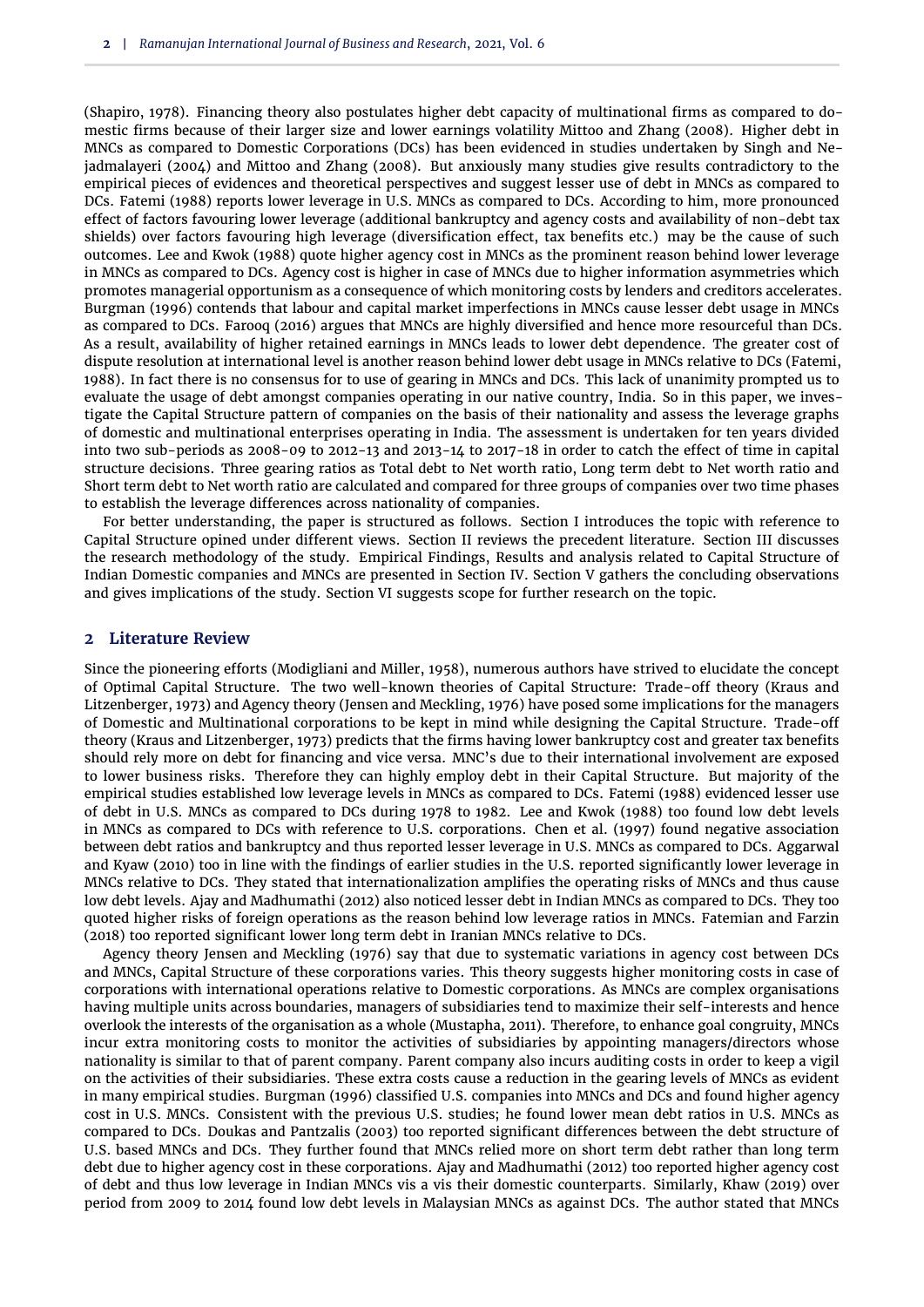reduced their debt usage in order to diminish the agency cost and bankruptcy cost associated with debt. Contrary to this, [Mittoo and Zhang](#page-9-1) [\(2008\)](#page-9-1) evinced lower agency cost of debt in Canadian MNCs and reported higher leverage in Canadian MNCs in comparison to DCs. [Mansi and Reeb](#page-9-13) [\(2002\)](#page-9-13) too reported more debt usage in U.S. MNCs as compared to U.S. DCs. [Singh and Nejadmalayeri](#page-10-2) [\(2004\)](#page-10-2) also advocated a positive relationship between international diversification and debt ratios in a sample of French firms. These contradictory findings related to leverage in MNCs affirmed the financial theory which predicts higher leverage in MNCs due to their larger size, lesser volatility in cash flows and enhanced access to international capital markets. A similar study conducted on Australian companies by [Akhtar](#page-8-3) [\(2005\)](#page-8-3) showed insignificant differences in debt ratios of Australian DCs and MNCs. Likewise, [Park et al.](#page-10-3) [\(2013\)](#page-10-3) on a sample of U.S. firms did not observe any significant variations in the leverage levels of MNCs and DCs. [Nasif and Waseem](#page-9-14) [\(2018\)](#page-9-14) too did not report any significant differences in the debt ratios of Pakistani MNCs and DCs during 2005-2018. However, when [Akhtar and Oliver](#page-8-0) [\(2009\)](#page-8-0) undertook a related study on Japanese corporations, they found significant differences between the Capital Structure of MNCs and DCs. [Avarmaa et al.](#page-9-15) [\(2011\)](#page-9-15) tried to identify the dissimilarities between the debt structure of DCs and subsidiaries of Foreign MNCs that operate in Baltic States. They explained more leverage in DCs as compared to subsidiaries of Foreign MNCs because of intra group equity funding, higher retained earnings and lesser investment intensity in subsidiaries of foreign MNCs. Likewise, [Farooq](#page-9-5) [\(2016\)](#page-9-5) in a study on MNCs and DCs in MENA region argued that higher information asymmetries in MNCs leading to managerial opportunism led to lesser debt usage in MNCs relative to DCs. Recently, a study by [Musnadi et al.](#page-9-16) [\(2018\)](#page-9-16) also envisaged significant differences in the Capital Structure of Indonesian MNC and DCs during 2013-2016.

Review of literature suggests that despite prolific literature available on use of debt by Domestic companies versus Multinational Companies, not even a single study could be found with reference to India examining the nature of debt structure of Indian domestic companies, Indian MNCs operating abroad and Foreign MNCs operating in India. After almost three decades of liberalization and globalization, when economy has witnessed a tremendous increase in Indian companies going global and also Foreign MNCs investing in India, it is important to know the Capital Structure patterns adopted by these global corporations in contrast to the domestic ones. Existing literature has not found any consensus in the findings with respect to leverage of MNCs and DCs. So these incongruities in findings warrant further research in the most recent time period. The present study has made the first effort in itself to subdivide the multinationals into two groups as Indian MNCs operating abroad and Foreign MNCs operating in India through their subsidiaries and compare them with their Domestic counterparts with respect to capital structure decisions.

Thus, the paper proceeds with the following specific objectives-

i. To examine and compare the capital structure of companies based on their nationalities across two time phases.

ii. To investigate whether significant differences exists in the Capital Structure of companies grouped on the basis of nationality.

iii. To assess if the differences in the capital structure of companies classified on the basis of nationality across different periods is significant.

# **3 Database and Research Methodology**

## **3.1 Sample and Period**

To evaluate the Capital Structure practices of companies belonging to varied nationalities the sample is derived from BT- Business Today- 500 companies (dated 17th December, 2017) Companies belonging to Government and Financial Sector are excluded and the ones for which data is not available during the total time period are also omitted. Resultantly, after applying these filters, a final sample of 334 companies is obtained and divided into three groups as Indian MNCs operating abroad, Foreign MNCs operating in India and Domestic companies. But, in order to avoid the problem of unequal sample sizes among the aforesaid three categories of companies, the existing sample of 334 companies was randomized and outliers were deleted. At last, an effective sample of 206 companies was obtained for analysis. In order to catch the effect of time on these companies, over which different economic and political changes have taken place in the economy, the total time period of 10 years has been split into two halves as 2008-09 to 2012-13 and 2013-14 to 2017-18 named as Phase I and Phase II respectively. Phase I represents post recessionary period as Indian economy was reviving from the spill over effects of U.S. recession. Phase II is the recent time period when New Companies Act, 2013 was introduced. SEBI (Prohibition of Insider Trading) Regulations, 2015; Insolvency and Bankruptcy code, 2016 were introduced. Certain economic disruptions in the shape of Demonetisation of Indian currency in November 2016 and introduction of Goods and Services Tax (GST) in July, 2017 were also witnessed. The sampled companies vary over these two time phases because of their transition from one category to another over years. The classification of sampled companies during two time phases is given in [Table 1](#page-3-0) below: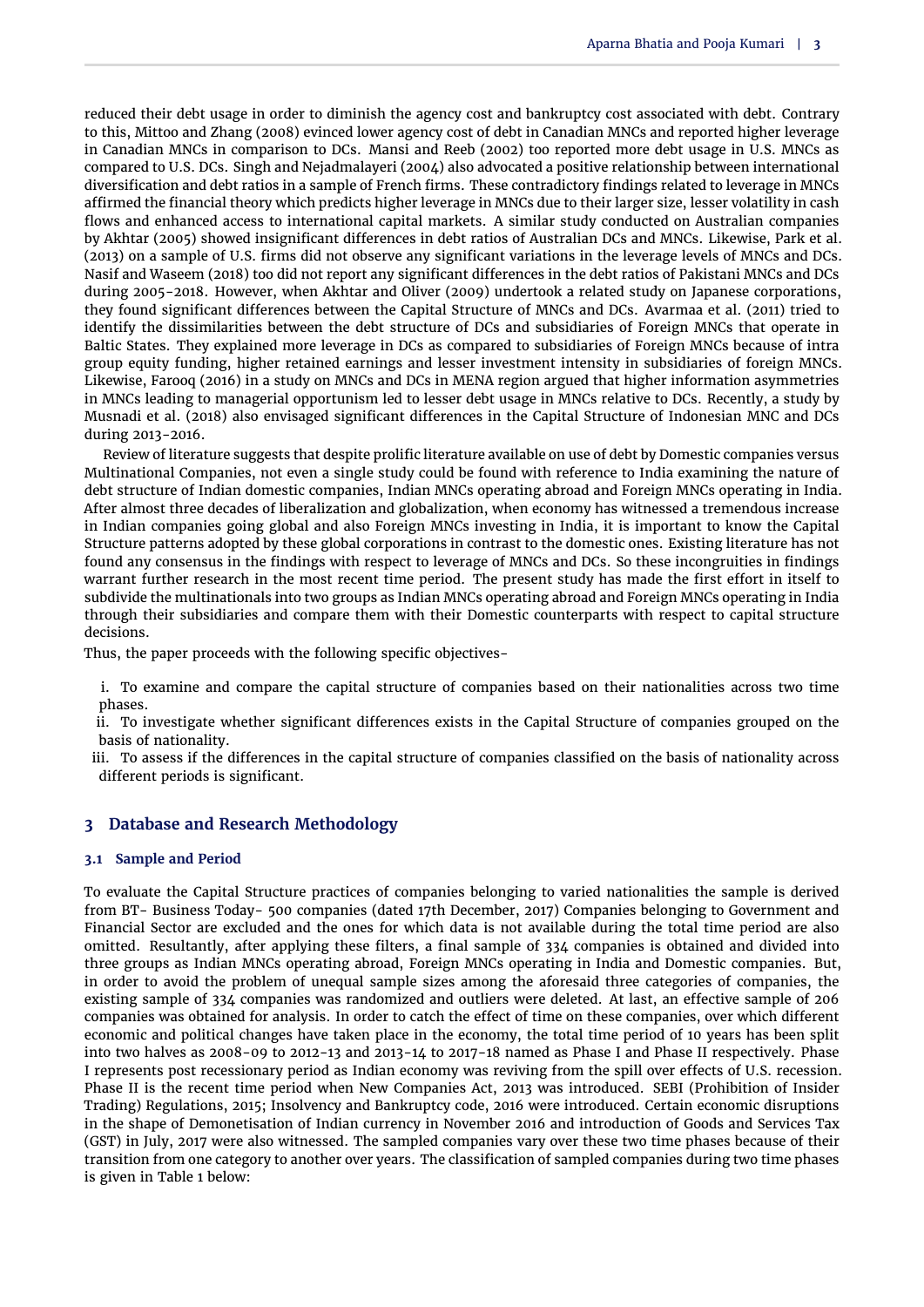|                                 | <b>Number of Companies</b>                            |                                            |  |  |  |
|---------------------------------|-------------------------------------------------------|--------------------------------------------|--|--|--|
|                                 | <b>Phase I</b><br>$(2008 - 09 \text{ to } 2012 - 13)$ | Phase II<br>$(2013 - 14)$ to $2017 - 18$ ) |  |  |  |
| Indian Domestic Companies       | 76                                                    | 77                                         |  |  |  |
| Indian MNCs operating abroad    | 80                                                    | 79                                         |  |  |  |
| Foreign MNCs operating in India | 50                                                    | 50                                         |  |  |  |

<span id="page-3-0"></span>**Table 1. Classification of companies on the basis of nationality during Phase I and Phase II.**

## **3.2 Measurement of Nationality**

In order to assess the differences in Capital Structure practices of companies on the basis of geographical dispersion of their operations, the companies have been divided into three groups as 1) Indian Domestic Companies 2) Indian MNCs abroad and 3) Foreign MNCs operating in India through subsidiaries. Indian Domestic Companies are ones which have their operations restricted to their national boundaries alone. These companies undertake their business activities within their home country only. Indian MNCs abroad are the Indian companies but with operations expanded beyond national boundaries. Foreign MNCs are those companies that are of foreign origin but have operations in India. In other words, Multinational companies operating in India as a subsidiary of its parent company abroad are Foreign MNCs. In the previous studies, different bases have been considered to code a company as MNC. Studies by [Fatemi](#page-9-2) [\(1988\)](#page-9-2) have undertaken Foreign Sales ratio as a base to classify the firms into Domestic and Multinationals. Further, studies undertook [Lee and Kwok](#page-9-3) [\(1988\)](#page-9-3) and [Burgman](#page-9-4) [\(1996\)](#page-9-4) used Foreign tax ratio for classifying the companies into DCs and MNCs. [Akhtar](#page-8-3) [\(2005\)](#page-8-3) defined MNCs as the company which has its business activities in other countries. [Avarmaa et al.](#page-9-15) [\(2011\)](#page-9-15) defined MNCs as the company who's more than 50% of earnings directly owned by foreign company. [Akhtar and Oliver](#page-8-0) [\(2009\)](#page-8-0) defined MNC as the company that has at least one overseas subsidiary. Using this base, in the present study, we have coded a company as an Indian MNC if it has at least one subsidiary located in foreign country in the year 2018. Furthermore, a company has been defined as Foreign MNC if it has its parent company abroad and subsidiary located in India.

## **3.3 Sources of Data**

Data is obtained from the secondary sources. Ace Equity and Prowess databases have been used. Annual reports of the companies have also been explored, whenever needed.

## **3.4 Measurement of Capital Structure**

Different proxies of Capital Structure have been used in the empirical studies. [Rajan and Zingales](#page-10-4) [\(1995\)](#page-10-4) argue that the definition of Capital Structure depends upon the objective of analysis. Different ratios have been used to measure the Capital structure as Total Debt to Total Assets ratio. [\(Remmers et al.,](#page-10-5) [1974;](#page-10-5) [Boquist and Moore,](#page-9-17) [1984;](#page-9-17) [Mackay and Phillips,](#page-9-18) [2001;](#page-9-18) [Goveas,](#page-9-19) [2004;](#page-9-19) [Rastogi et al.,](#page-10-6) [2006;](#page-10-6) [Das and Roy,](#page-9-20) [2007;](#page-9-20) [Paliwal and Ruchi,](#page-9-21) [2010;](#page-9-21) [Abzari](#page-8-4) [et al.,](#page-8-4) [2012;](#page-8-4) [Pinkova and Riederova,](#page-10-7) [2013\)](#page-10-7); Debt-Equity ratio [\(Belkaoui,](#page-9-22) [1975;](#page-9-22) [Devi,](#page-9-23) [1992;](#page-9-23) [Ramulu,](#page-10-8) [1993;](#page-10-8) [Goveas,](#page-9-19) [2004;](#page-9-19) [Omran and Pointon,](#page-9-24) [2009;](#page-9-24) [Paliwal and Ruchi,](#page-9-21) [2010;](#page-9-21) [Manjule,](#page-9-25) [2014;](#page-9-25) [Baby et al.,](#page-9-26) [2016\)](#page-9-26), Long term Debt to Total Assets [\(Michaeles et al.,](#page-9-27) [1999;](#page-9-27) [Rastogi et al.,](#page-10-6) [2006;](#page-10-6) [Talberg et al.,](#page-10-9) [2008;](#page-10-9) [Pinkova and Riederova,](#page-10-7) [2013\)](#page-10-7), Total Borrowings to Total Assets [\(Rastogi et al.,](#page-10-6) [2006\)](#page-10-6), Long term Debt to Equity [\(Devi,](#page-9-23) [1992\)](#page-9-23), Long term Debt to Capital Employed [\(Rehman et al.,](#page-10-10) [2010\)](#page-10-10), Total Debt to Total Capitalization [\(Rajan and Zingales,](#page-10-4) [1995;](#page-10-4) [Deesomsak et al.,](#page-9-28) [2004\)](#page-9-28)), Total Debt to Net Worth [\(Khan and Jain,](#page-9-29) [2018\)](#page-9-29), Long term Debt to Net Worth [\(Ilyas and Raju.,](#page-9-30) [2017;](#page-9-30) [Khan](#page-9-29) [and Jain,](#page-9-29) [2018\)](#page-9-29) and Total Debt to Capital Employed [\(Pandey,](#page-10-11) [2015\)](#page-10-11), Short term Debt Financing ratio [\(Omran and](#page-9-24) [Pointon,](#page-9-24) [2009\)](#page-9-24), Short term Debt ratio [\(Abor,](#page-8-5) [2007\)](#page-8-5). The aforesaid measures have multiple critical explanations attached to them. For example, Total Debt has been condemned on the point that it raises the debt levels as some of the current liabilities like accounts payable are meant for transaction purposes rather than financing [\(Rajan and](#page-10-4) [Zingales,](#page-10-4) [1995\)](#page-10-4). Short term debt is criticized on the ground that it keeps on varying with the operations of firms [\(Rastogi and Narwal,](#page-10-12) [2014\)](#page-10-12). Moreover, in case of outstanding debt, no interest tax deduction benefits are available so they cannot be examined in a way similar to long term debt. Despite these expositions, some authors favour the inclusion of short term debt as a part of total debt. They have their different outlook concerning the use of short term debt. As some current liabilities such as bank overdraft remain permanently in the business for financing purposes. Further, likewise long term debt holders, short term creditors are also paid together with long term creditors in the event of insolvency of a corporation [\(Khan and Jain,](#page-9-29) [2018\)](#page-9-29). Also, Short term debt is extensively used relative to long term debt in developing nations [\(Booth et al.,](#page-9-31) [2001\)](#page-9-31). Short term liabilities are also used even for meeting long term obligations [\(Rasoolpur,](#page-10-13) [2012\)](#page-10-13). So they cannot be ignored while deciding upon Capital Structure of a concern.

In order to scrutinize the usage of both long term and short term debt by Indian Domestic companies and MNCs, the present study employs three measures of leverage-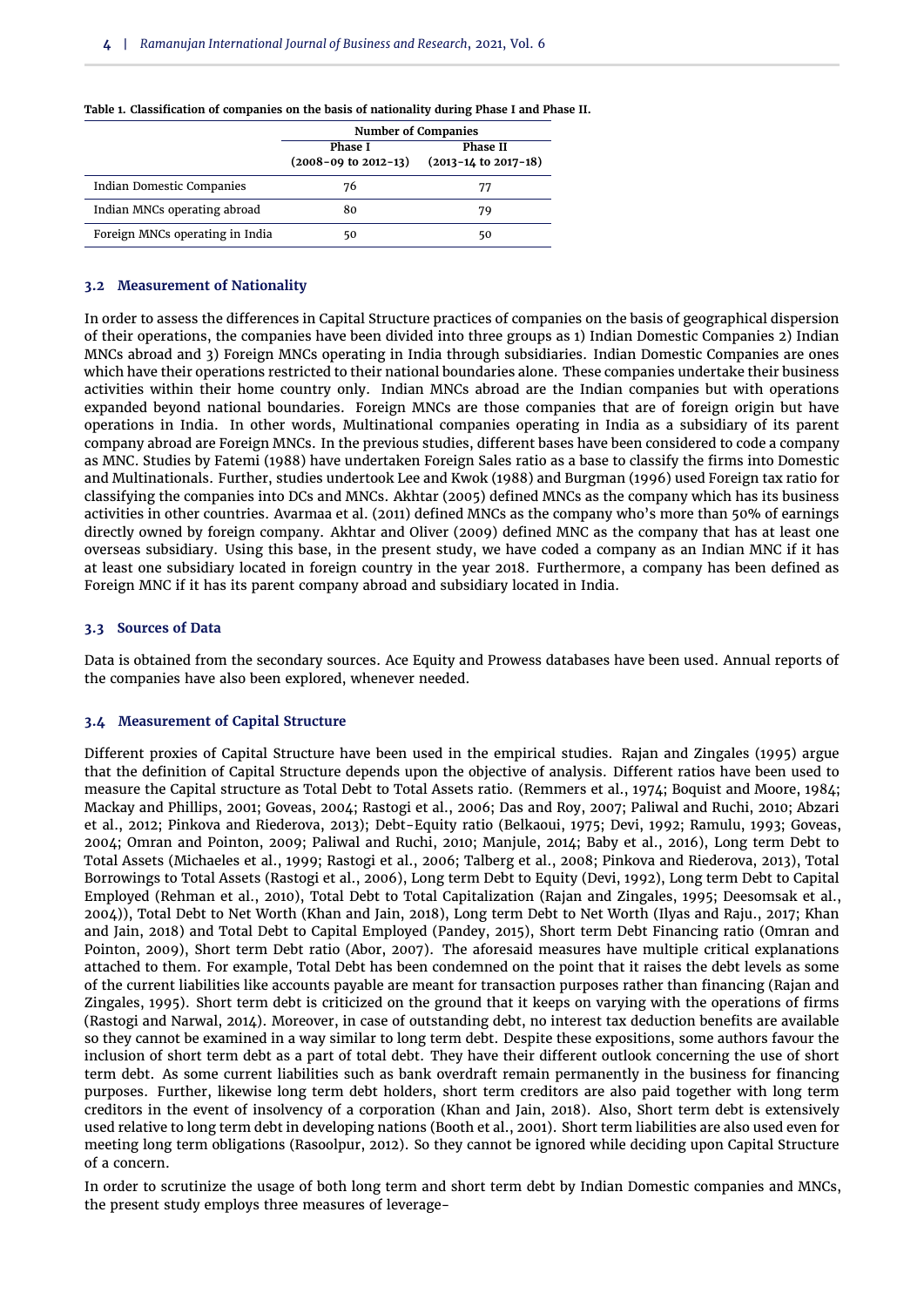- i. Total Debt to Net Worth ratio,
- ii. Long term Debt to Net Worth ratio and
- iii. Short term Debt to Net Worth.

Total Debt to Net Worth ratio or Debt Equity ratio indicates lenders or creditors contribution against each rupee of owner contribution. This ratio truly reflects the leverage levels of a corporation as earnings left after meeting fixed interest requirements enhance the earning per share and hence shareholders return. Total Debt (TD) includes both Long term Debt and Current Liabilities. So this ratio is formulated as below:

#### *Total Debt Net Worth Ratio*

*where, Total Debt = Long term Debt + Current Liabilities and Net Worth ratio = Share Capital+ Share Warrant+ Total Reserves-Miscellaneous Expenses not Written off.*

In order to investigate the long term solvency position of a concern, second measure i.e. Long term Debt to Net Worth ratio (LTDNW) has been taken in this study. It is formulated as

## *Long Term Debt Net Worth Ratio*

*where, Long term Debt = Secured Loans + Unsecured Loans.*

The reason behind using the third measure i.e. Short term Debt to Net Worth ratio (STDNW) has is the ability of short term creditors to exert some pressure on the concerns. Like long term liabilities, this ratio also ascertains the financial risk of firms. It is formulated as

## *Current Liabilities Net Worth Ratio*

The current study uses book value rather than market value for measuring the Debt to Net Worth ratios because it represents the true value of financial leverage. Though market value is desirable, but it is devoid of accounting practices.

## **3.5 Statistical Techniques Used**

To examine whether significant differences exist in the debt ratios of three groups of companies, Welch ANOVA is employed during Phase I. The condition of homogeneity of variance was not satisfied during Phase I unlike Phase II where one way ANOVA has been employed. In order to determine if debt ratios differs significantly over both the time phases in case of all the three companies, Paired Sample t- test is used after checking the assumptions of normality and deletion of significant outliers.

# **4 Empirical Findings, Results and Analysis**

## **4.1 Capital Structure- Variations across Nationality**

Capital structure adopted by the three categories of companies across two time periods is presented below in [Table](#page-4-0)  $2$ 

| <b>Classification of Companies</b> | TDNW (Mean %)                |                                | LTDNW (Mean %)            |                              | STDNW (Mean %)                |                              |  |
|------------------------------------|------------------------------|--------------------------------|---------------------------|------------------------------|-------------------------------|------------------------------|--|
|                                    | Phase I                      | Phase II                       | <b>Phase I</b>            | Phase II                     | <b>Phase I</b>                | Phase II                     |  |
|                                    | $(2008 - 09)$ to $2012 - 13$ | $(2013 - 14$ to $2017 - 2018)$ | $(2008 - 09)$ to 2012-13) | $(2013 - 14$ to $2017 - 18)$ | $(2008 - 09)$ to $2012 - 13)$ | $(2013 - 14$ to $2017 - 18)$ |  |
| <b>Indian Domestic Companies</b>   | 136.10                       | 112                            | 61.19                     | 40.05                        | 74.90                         | 72.02                        |  |
| Indian MNCs operating abroad       | 106.22                       | 93.9                           | 47.37                     | 29.2                         | 58.84                         | 64.74                        |  |
| Foreign MNCs operating in India    | 80.99                        | 98.23                          | 19.05                     | 27.78                        | 61.94                         | 70.45                        |  |

<span id="page-4-0"></span>**Table 2. Capital Structure of Companies across Nationality**

As observed from [Table 2,](#page-4-0) during Phase I (2008-09 to 2012-13) Indian Domestic Companies have highest average TDNW that equals to 136.10%, succeeded by Indian MNCs operating abroad having an average total debt of 106.2% and at last stands Foreign MNCs operating in India with an average TDNW of 80.99% only. A preference similar to TDNW is substantiated in case of long term debt with Indian Domestic Companies utilizing maximum long term debt with an average of 61.19% followed by Indian MNCs operating abroad at average of 47.37% and Foreign MNCs operating in India being the least debt oriented stands at the lowest average of LTDNW at 19.05%. With respect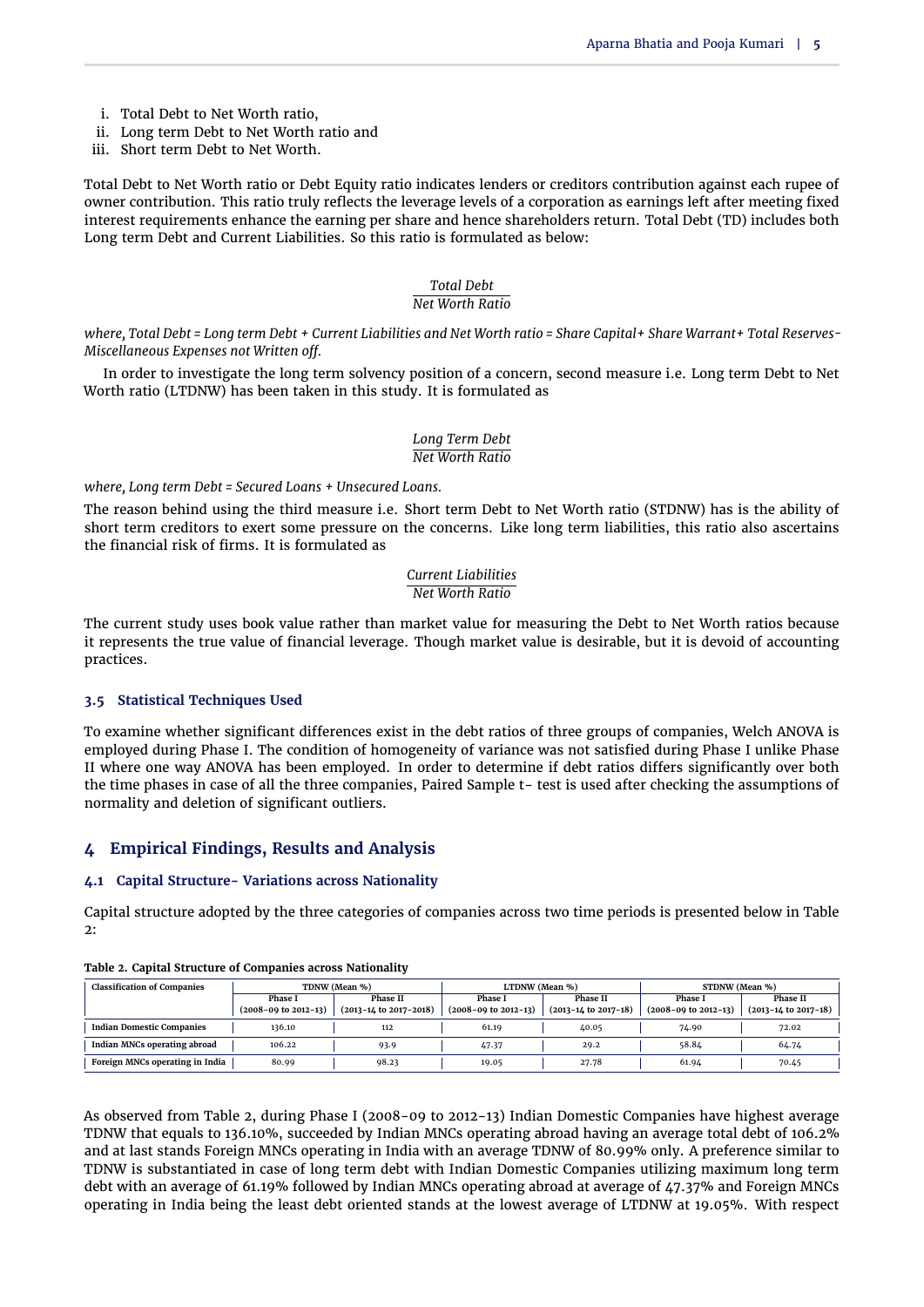to STDNW ratio, Domestic Companies utilizes maximum debt with average STDNW of 74.9% followed by Foreign MNCs operating in India at an average of 61.94% and Indian MNCs using minimum short term debt with average STDNW of 58.84%.

Phase I (2008-09 to 2012-13) represents the post recessionary period. During this phase, Indian Domestic companies are observed to be using maximum total debt with their greater inclination towards short term debt. In India, banks are the major investors in debt market. Indian banking stood the test of time and resisted the turbulence caused by US recession in 2008. The banks in India remained insulated from the effects of global recession due to their strong financial fundamentals. Moreover, time to time intervention by Reserve Bank of India and stringent monetary guidelines sheltered Indian banking system from adverse impacts of US crisis. Money lending has its foundation in faith. Indian banks bound the faith of their customers even during recessionary times perhaps due to their cautious and conservative lending policies. So, cheaper debt remained a favoured source of finance for the Domestic companies. Also, Domestic corporations have finite sources of earnings as their operations are restricted to domestic boundaries alone. Thus borderline profits and scarce retained earnings prompt these companies to choose relatively cheaper source of debt for financing their operations. But higher proportion of short term debt rather than long term debt perhaps hints at the inefficient legal system of the country. Creditors find it difficult to enforce their rights because legal procedures in India are quite lengthy and exorbitant so they restrict their lending for shorter period instead. Thus, these vulnerabilities in Indian legal system preclude lenders to lend for long term. During Phase I, Indian MNCs operating abroad made lesser use of debt as compared to Indian Domestic companies. The possible reason behind this may be lack of liquidity in global market in the aftermath of US recession in 2008. Many financial institutions abroad collapsed which restricted the borrowings of Indian MNCs through their overseas subsidiaries. Sufficiency of profits available with MNCs too could be a restraining factor in debt usage. Being geographically diversified, they have multiple investment opportunities. Even during financial turmoil, they sustain their profits by shifting their output from collapsed market to those with favourable conditions. Due to better access to global money market, greater proportion of borrowings of MNCs is financed through short term sources. Minimum debt usage amongst Foreign Companies operating in India is evidenced during Phase I. Failure of global money market as a consequence of US crisis caused tightness in the Indian money market. Money market rates shot up, which resulted into lesser credit availability to these corporations in India. Further, MNCs rely more on real options i.e. intangible assets rather than tangible assets or assets in place [\(Lee](#page-9-3) [and Kwok,](#page-9-3) [1988\)](#page-9-3) in order to avoid expropriation of assets by the host governments. Thus lack of collaterals in the form of tangible assets may be one of the reasons behind their lesser usage of debt. Also in order to reduce balance of payment deficit, host government may restrict the local borrowings by these corporations as these corporations usually repatriate their earnings to their parent countries rather than investing them in host countries. Cultural differences also account for variations in debt raising behaviour of companies. India is primarily a relation based country rather than a rule based one [\(Hooker,](#page-9-32) [2008\)](#page-9-32). In relation based countries personal relations and social networking plays a prominent role even in formal processes. Lack of acquaintance makes it difficult for foreign companies to borrow conveniently and speedily from the Indian financial market. Legal pitfalls as underdeveloped debt market due to weak creditor rights protection mechanism in India too must have hindered the long term debt usage by foreign companies operating in India. Therefore, these companies are coaxed to rely on alternative sources of finance.

In Phase II (2013-14 to 2017-18), maximum average of TDNW ratio is of Domestic companies at 112%, followed by Foreign MNCs operating in India with an average TDNW of 98.23% and at last Indian MNCs operating abroad with an average of 93.9%. However, with respect to LTDNW ratio, Domestic companies are seen to be using maximum debt with average LTDNW of 40.05% followed by Indian MNCs operating abroad at an average of 29.2% and Foreign MNCs using minimum long term debt with an average LTDNW of 27.78%. The sequence of debt preference similar to TDNW is seen in case of short term debt. Average STDNW is 72.02%, 70.45% and 64.74% for Domestic, Foreign MNCs and Indian MNCs respectively. In Phase II (2013-14 to 2017-18), Domestic companies once again preferred the cheaper source of finance i.e. debt in their Capital Structure. But as compared to Phase I, lesser debt levels are observed in Phase II amongst Domestic companies. Sudden Demonetization in the country in November, 2016 squeezed the liquidity in the hands of people which caused slowdown in the demand especially in Textile, Consumer Goods, Retail and Automobile industries. Launch of GST in July, 2017 created some uncertainties in the minds of consumers as well as retailers and thus hit the sales of Domestic Corporations, though for a short term. This decline in sales led to reduction in the profitability of these corporations which ultimately reduced the willingness of banks and other lenders to lend to these corporations. The payback capacity also became capricious, thus reducing the proportion of debt in the capital structure. Foreign companies operating in India started using more debt as compared to Indian MNCs. Perhaps, steady earnings of these corporations accompanied with improvement in creditor rights due to implementation of Insolvency and Bankruptcy Code, 2016 during Phase II encouraged these companies to increase usage of debt. Indian MNCs operating abroad reduced their dependence on long term debt. Rather, they are preferring sources other than debt for financing their operations. Tightening of lending norms by increasing the provision to 2% on standard loans to subsidiaries of Indian MNCs operating abroad by Reserve Bank of India seems to be a very valid reason for reduced leverage. Further, they are getting listed on international stock exchanges and thus having enhanced access to equity capital even at low cost can be another probable reason behind this shift. These corporations are however seen to be dependent more on short term debt. High information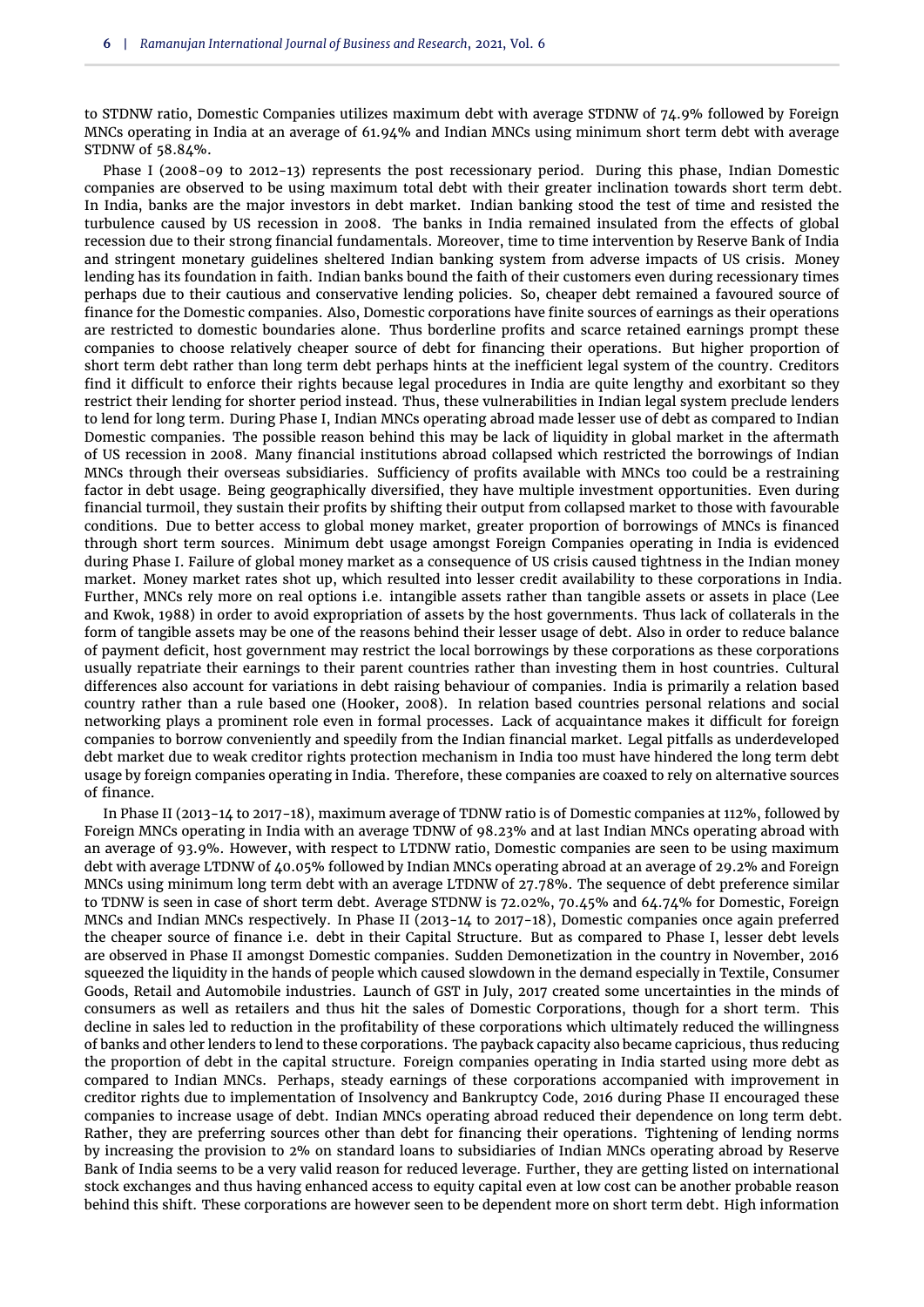asymmetries due to underdeveloped bond markets, poor legal protection and macro-economic instability in the country seems to have increased the tendency of MNCs to rely on short term debt in their capital structure.

A noticeable observation suggests that in case of both Domestic Indian companies and Indian MNCs operating abroad, the proportion of debt with respect to all the three categories as Total, Long term and Short term debt has decreased in Phase II as compared to Phase I. Further, it is apparent that the decrease in leverage is mainly due to reduction in long-term debt levels, as the short term debt usage has relatively remained the same as compared to previous phase. Improvement in the Indian stock market and thus the availability of alternative long term source of finance such as equity seems to be a strong reason for the decline in debt usage. Introduction of mandatory guidelines with respect to Corporate Governance under New Companies Act, 2013 and SEBI (Listing Obligations and Disclosure Requirements) Regulations, 2015, may also have enhanced the willingness of the investors to invest in equity shares. Due to better corporate governance practices, equity investors may be sensing more protection from the self-oriented behaviour of managers which ultimately leads to reduction in the cost of equity and therefore preference for investment in shares increased. In contrary to the findings related to Indian Domestic and Multinational companies, subsidiaries of Foreign MNCS operating in India have shown increase in their debt levels during Phase II as compared to Phase I. Launch of 'Make in India' campaign in September, 2014 improved the localization of these MNCs in India. Their turnover and asset base also got a boost. Huge earnings by these corporations may have encouraged the lenders to lend them. However more dependence on short term debt is observed. Short term debt perhaps provides more protection to the lenders as compared to long term debt. It reduces the agency problems by reducing shareholders incentives to engage in highly risky projects. Further, less developed financial markets in the developing economies are another reason behind their dependence on short term debt rather than long term debt. Further, the diversified nature of these corporations and thus lesser earnings volatility may provide them better access to the money markets.

The preceding discussion suggests that there are differences in financing patterns of companies on the basis of nationality of companies in both the time phases. In order to check whether the differences between the capital structure of the Domestic and Multinational corporations are significant or not, Welch ANOVA in Phase I and One way ANOVA during Phase II has been applied at 5% level of significance. The results are shown in [Table 3](#page-6-0) as stated below:

<span id="page-6-0"></span>

|  | Table 3. Results of Welch ANOVA and ANOVA during Phase I and Phase II |
|--|-----------------------------------------------------------------------|
|--|-----------------------------------------------------------------------|

| Phase I      |                 |  |                      |      |  |  |  |
|--------------|-----------------|--|----------------------|------|--|--|--|
| Welch        | Statistic   df1 |  | df2                  | Sig  |  |  |  |
| <b>TDNW</b>  | 7.152           |  | 2   127.434   $.001$ |      |  |  |  |
| <b>LTDNW</b> | 22.618          |  | 2   133.744   .000   |      |  |  |  |
| <b>STDNW</b> | 1.468           |  | 2   115.491          | .235 |  |  |  |

| <b>Phase II</b> |                |                       |                |                    |       |      |  |  |
|-----------------|----------------|-----------------------|----------------|--------------------|-------|------|--|--|
|                 |                | <b>Sum of Squares</b> | df1            | <b>Mean Square</b> | F     | Sig. |  |  |
| <b>TDNW</b>     | Between Groups | 1.364                 | $\overline{2}$ | .682               | .986  | .375 |  |  |
|                 | Within Groups  | 140.480               | 203            | .692               |       |      |  |  |
|                 | Total          | 141.844               | 205            |                    |       |      |  |  |
| <b>LTDNW</b>    | Between Groups | .633                  | $\overline{2}$ | .316               | 2.263 | .107 |  |  |
|                 | Within Groups  | 28.379                | 203            | .140               |       |      |  |  |
|                 | Total          | 29.011                | 205            |                    |       |      |  |  |
| <b>STDNW</b>    | Between Groups | .224                  | $\mathbf{2}$   | .112               | .254  | .776 |  |  |
|                 | Within Groups  | 89.281                | 203            | .440               |       |      |  |  |
|                 | Total          | 89.505                | 205            |                    |       |      |  |  |

From [Table 3,](#page-6-0) it is evident that statistically there is a significant differences in the capital structure of Domestic, Indian MNCs and Foreign MNCs operating in India during Phase I with respect to total and long term debt. However, no significant differences in the short term debt usage are seen in case of the three groups of companies. Both Domestic and multinational concerns are using short term debt to a large extent during Phase I. However, in Phase II no significance differences in the capital structure choices of three groups' of corporations are observed, which confirms that statistically the debt structure choices whether total, long term and short term do not vary among Domestic, Indian Multinationals and Foreign Companies operating in India. Since the differences exist in the capital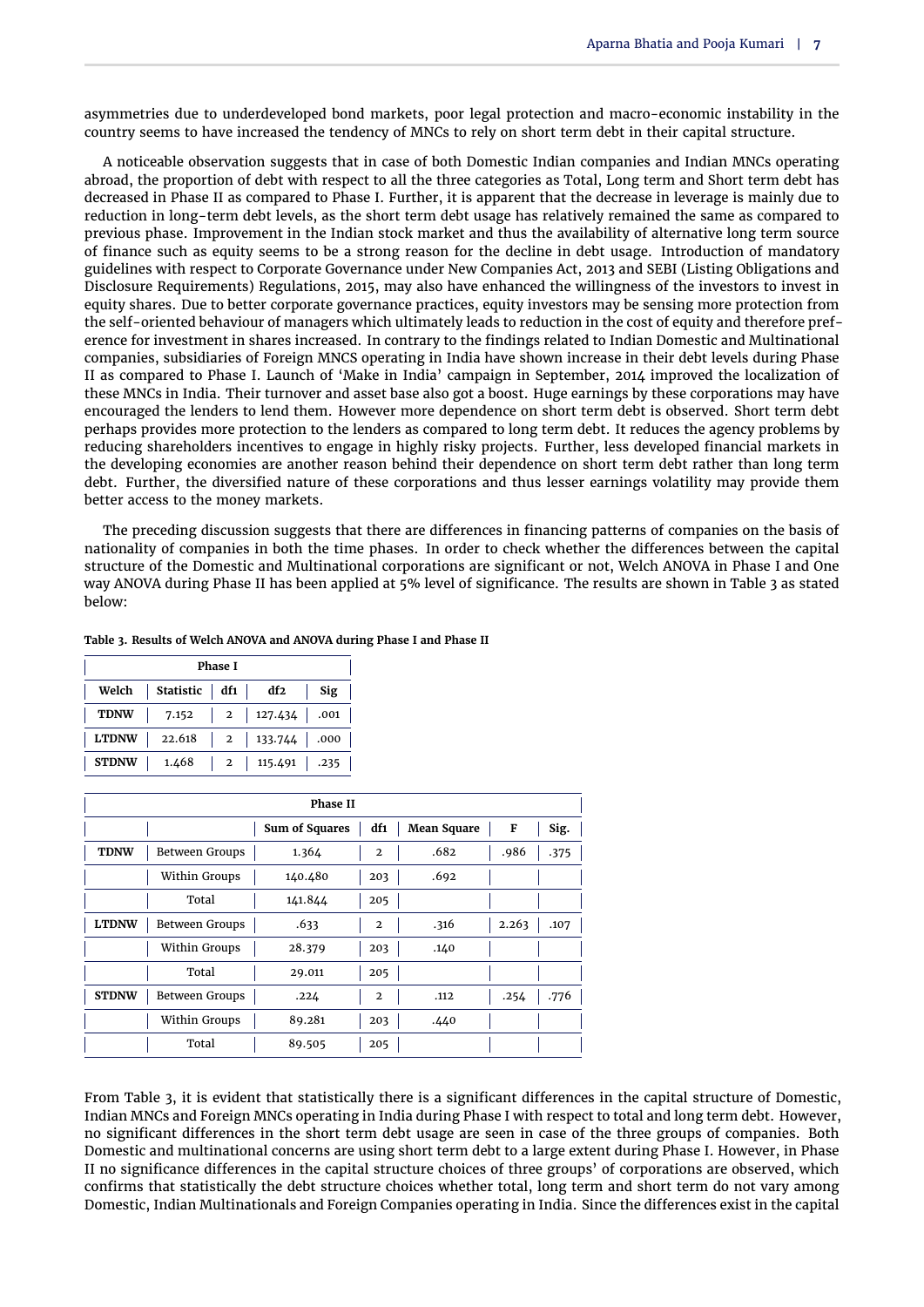structure of Domestic, Indian MNCs and Foreign MNCs operating in India during Phase I. Games Howell post hoc test has been applied in Phase I to know these differences minutely. The results are shown in [Table 4.](#page-7-0)

| <b>Capital Structure Ratios</b> | (I) Companies | (J) Companies | Mean Difference (I-J) | Sig. |
|---------------------------------|---------------|---------------|-----------------------|------|
| <b>TDNW</b>                     | Domestic      | Foreign MNCs  | $.551099*$            | .001 |
| <b>LTDNW</b>                    | Foreign MNCs  | Domestic      | $-.421467*$           | .000 |
|                                 |               | Indian MNCs   | $-.283274*$           | .000 |

<span id="page-7-0"></span>**Table 4. Results of Games Howell Post hoc test in Phase I**

*\*The mean difference is significant at the 0.05 level*

[Table 4](#page-7-0) shows that during Phase I, Domestic Companies with no multinational operations have significant differences with MNCs operating in India at 5% level of significance with respect to TDNW ratio. They are using more total debt as compared to Foreign MNCs operating in India. The results also highlight that both Domestic companies with no multinational operations and Indian MNCs are significantly different from Foreign MNCs operating in India with respect to long term debt at 5% level of significance. Foreign MNCs operating in India are using lesser debt as compared to the Domestic and Indian MNCs during Phase I.

Mean debt ratios show a variation over two time phases considered in the study. In order to test the significance of differences in the three gearing ratios between Phase I and Phase II in case of companies grouped on the basis of nationality, Paired t- test is applied at 5% level of significance. The results are reported in [Table 5](#page-7-1) below:

| <b>Indian Domestic Companies</b>          |                     |                       |                        |                                                     |              |          |    |                      |  |
|-------------------------------------------|---------------------|-----------------------|------------------------|-----------------------------------------------------|--------------|----------|----|----------------------|--|
|                                           | Mean                | <b>Std. Deviation</b> | <b>Std. Error Mean</b> | 95% Confidence<br><b>Interval of the Difference</b> |              | t        | df | Sig.<br>$(2-tailed)$ |  |
|                                           |                     |                       |                        | Lower                                               | <b>Upper</b> |          |    |                      |  |
| Pair 1<br>(TDNW Phase I-TDNW Phase II     | .267395             | .823552               | .094468                | .079205                                             | .455584      | 2.831    | 75 | .006                 |  |
| Pair 2<br>(LTDNW Phase I-LTDNW Phase II)  | .225013             | .486214               | .055773                | .113908                                             | .336118      | 4.034    | 75 | .000                 |  |
| Pair 3<br>STDNW Phase I- STDNW Phase II)  | .044092             | .504233               | .057840                | $-.071130$                                          | .159314      | .762     | 75 | .448                 |  |
|                                           |                     |                       | <b>Indian MNCs</b>     |                                                     |              |          |    |                      |  |
| Pair 1<br>(TDNW Phase I-TDNW Phase II     | .192675             | .527974               | .059029                | .075180                                             | .310170      | 3.264    | 79 | .002                 |  |
| Pair 2<br>(LTDNW Phase I- LTDNW Phase II) | .211306             | .332489               | .037173                | .137314                                             | .285298      | 5.684    | 79 | .000                 |  |
| Pair 3<br>STDNW Phase I- STDNW Phase II)  | $-.017394$          | .376128               | .042052                | $-.101097$                                          | .066309      | $-.414$  | 79 | .680                 |  |
|                                           | <b>Foreign MNCs</b> |                       |                        |                                                     |              |          |    |                      |  |
| Pair 1<br>(TDNW Phase I-TDNW Phase II     | $-.172224$          | .967715               | .136856                | $-.447245$                                          | .102797      | $-1.258$ | 49 | .214                 |  |
| Pair 2<br>(LTDNW Phase I-LTDNW Phase II)  | $-.087340$          | .334954               | .047370                | $-.182533$                                          | .007853      | $-1.844$ | 49 | .071                 |  |
| Pair 3<br>STDNW Phase I- STDNW Phase II)  | $-.085066$          | .918708               | .129925                | $-.346160$                                          | .176028      | $-.655$  | 49 | .516                 |  |

<span id="page-7-1"></span>**Table 5. Results of Paired Sample t-test for Indian Domestic Companies, Indian MNCs and Foreign MNCs operating in India**

[Table 5](#page-7-1) reports statistically significant differences in the mean total and long term debt ratios between Phase I and Phase II in case of Indian Domestic Companies and Indian MNCs. However, no significant differences are seen in the short term debt ratios of these groups during two time phases. Foreign MNCs do not exhibit any significant variations in various mean debt ratios during two time phases considered in this study.

On the whole, it is evident that Domestic companies with no multinational operations are highly debt oriented in both the time phases. However, reduction in proportion of debt is evidenced in case of these companies in Phase II as compared to Phase I. Even Indian MNCs are seen to be shifting their preference towards other sources of finance rather than debt in Phase II. Increase in proportion of debt has been seen in the Capital structure of Foreign MNCs operating in India. The findings further show lesser leverage in MNCs as compared to Domestic companies. Overall, the results reveal significant variations in total and long term debt ratios of Domestic and Indian MNCs over two time phases, which indicate that these companies are trying to adjust their capital structure towards a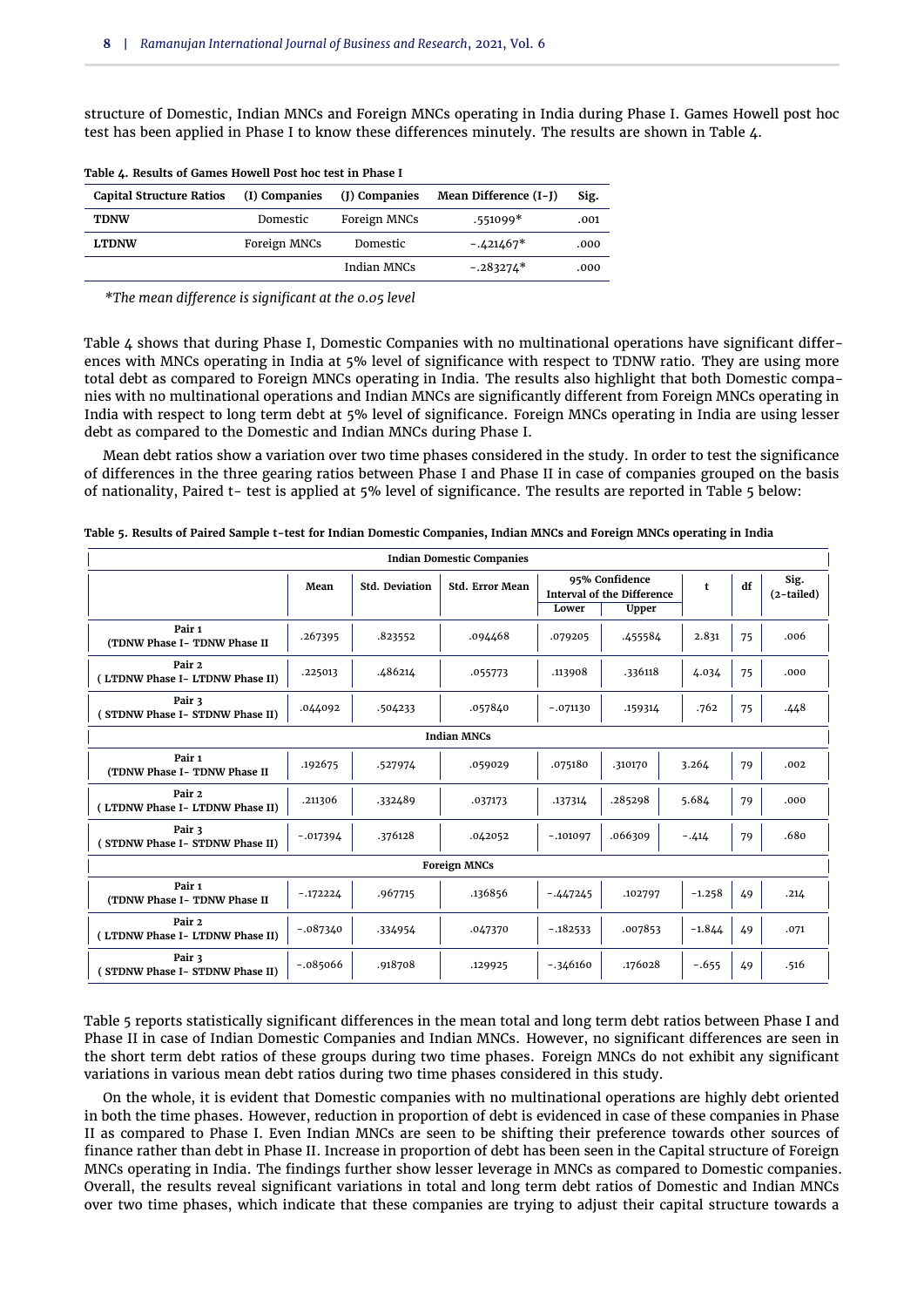target. In other words, these companies are endeavouring to have a debt-equity combination which minimizes the risks and maximizes the returns for all stakeholders. Further, higher bankruptcy and agency cost in case of MNCs as compared to interest tax deduction benefit may propel them to move towards a target debt ratio as appropriately suggested by the Trade-off Theory.

# **5 Conclusion and Managerial Implications**

The current study elucidates that nationality is an important attribute that drives Capital Structure decisions of companies operating in India. The results of the study assert more preference of debt in Domestic Indian Companies as against Indian MNCs operating abroad and Foreign MNCs operating in India during both the time phases. Significant variations in the Total and Long Term Debt ratios of Domestic Indian Companies and Indian MNCs operating abroad between two time phases highlights that time is also a big factor affecting gearing choices. Indian Domestic companies and Indian MNCs are seen to be using more debt during Phase I as compared to Phase II. Also a noticeable observation suggests that the decline in debt usage during Phase II is mainly due to reduction in long term debt levels of these corporations. The proportion of short term debt is rather increasing in Phase II both in case of Foreign MNCs operating in India and Indian MNCs operating abroad.

The results have some strong implications for corporate sector. First, institutional voids affect financing decisions. In fact, it seems that nationality causes significant differences in leverage choices because of restrictions foisted by a country's institutional framework. Hence the corporations must assess the limitations imposed by institutional set ups prior to planning their debt structure. Secondly, managers of MNCs are suggested to consider the economic, political, legal and cultural environment of countries in which their subsidiaries are located prior to designing their Capital Structure. Thus, country-wise differences in terms of tax structures, level of development of financial institutions, status of capital markets, availability of credit facilities etc. must be reviewed. Thirdly, use of long term debt provides the benefit of equity trading. Therefore managers of Indian Domestic companies must plan their financial decisions astutely such that there is optimum proportion of long term debt and equity in their Capital Structure. This shall reduce the overall cost of financing and would contribute towards maximization of firms' value. Fourthly, in the times of globalization, liberalization and privatization when there is a surge in the cross-country business arrangements, a proactive role is required to be undertaken by the regulatory authorities of India hosting foreign MNCs. The institutional set up should encourage long term financing in these corporations. Also, Bond market which is relatively underdeveloped in India requires fortification. In fact, stringent steps are required to be taken by the Securities Exchange Board of India (SEBI) for the promotion and development of both the stock as well as the bond market in the country. More effective legal procedures must be formulated in order to give better protection to the creditor rights. To sum up, utmost endeavours should be made to gauge the environment of a geographical location at a particular point of time before taking a leverage decision so that it proves fruitful to all the stakeholders.

# **6 Scope for future Research**

The current paper reviews the Capital Structure decisions of companies emanating from varied origins with their operations in India over two different time phases. No doubt the current work adds value to the extant literature, but this is just a preliminary effort. To provide greater insights into the financing decisions of companies the work can be extended on studying the varied determinants affecting Capital Structure decisions of MNCs and DCs. Similar study can also be replicated on companies from other developing and developed countries. Finance is the foundation of business and hence assessment of financing decisions would always remain desirable.

# **References**

- <span id="page-8-5"></span>Abor, J., 2007. Industry classification and the capital structure of ghanaian smes. Studies in Economics and Finance 24 (3), 207–219.
- <span id="page-8-4"></span>Abzari, M., Faathi, S., Torosian, A., 2012. Inter-industry differences in capital structure and product market competition : Evidence from Iranian companies. Interdisciplinary Journal of Contemporary Research in Business 3(9), 395–402.
- <span id="page-8-1"></span>Aggarwal, R., Kyaw, N.N.A., 2010. Capital Structure, Dividend Policy, and Multinationality: Theory versus Empirical Evidence. International Review of Financial Analysis 19(2), 140–50.
- <span id="page-8-2"></span>Ajay, R., Madhumathi, R., 2012. Diversification Strategy and its Influence on the Capital Structure Decisions of Manufacturing Firms in India. International Journal of Social Science and Humanity 2(5), 421–26.
- <span id="page-8-3"></span>Akhtar, S., 2005. The Determinants of Capital Structure for Australian Multinational and Domestic Corporations. Australian Journal of Management 30(2), 321–341.
- <span id="page-8-0"></span>Akhtar, S., Oliver, B., 2009. Determinants of Capital Structure for Japanese Multinational and Domestic Corporations. International Review of Finance 9(1-2), 1–26.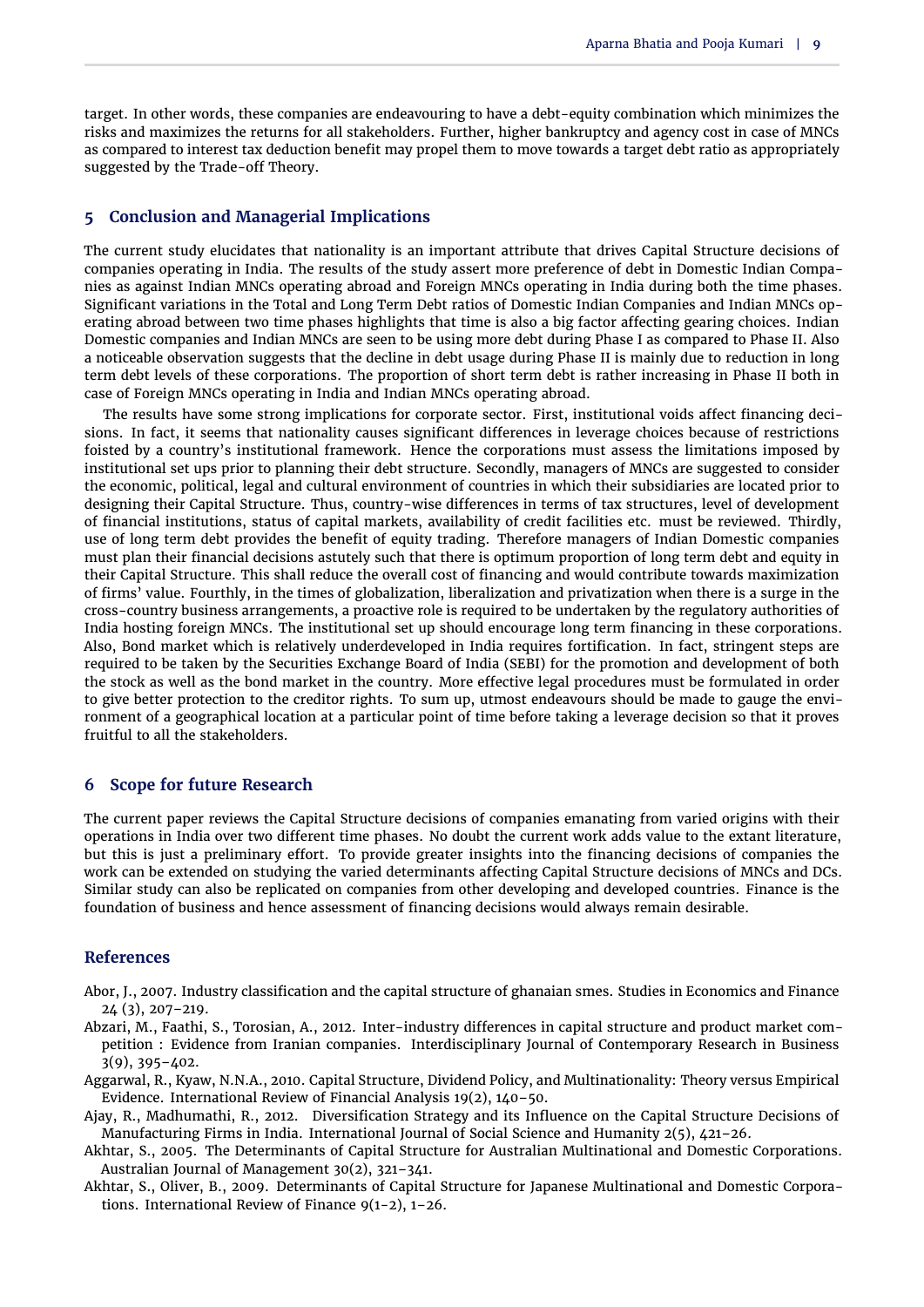- <span id="page-9-15"></span>Avarmaa, M., Hazak, A., Männasoo, K., 2011. Capital Structure Formation in Multinational and Local Companies in the Baltic States. Baltic Journal of Economics 11(1), 125–145.
- <span id="page-9-26"></span>Baby, S., Dutta, C., Kalita, B., 2016. Analysis of Capital Structure in Different Industries in India. Journal of Management in practice 1(1), 1–30.
- <span id="page-9-22"></span>Belkaoui, A., 1975. A Canadian Survey of Financial Structure. Financial Management  $\mu(1)$ , 74-79.
- <span id="page-9-31"></span>Booth, L., Aivazian, V., Demirguc-kunt, A., Maksimovic, V., 2001. Capital Structures in Developing Countries. American Finance Association 56(1), 87–130.
- <span id="page-9-17"></span>Boquist, J.A., Moore, W.T., 1984. Inter-Industry Leverage Differences and the Deangelo- Masulis Hypothesis. Financial Management 13(1), 5–9.
- <span id="page-9-4"></span>Burgman, T.A., 1996. An Empirical Examination of Corporate Capital Structure. Journal of International Business Studies 27 (3), 553–570.
- <span id="page-9-8"></span>Chen, C.J., Cheng, C.A., He, J., Kim, J., 1997. An Investigation of the Relationship between International Activities and Capital Structure. Journal of International Business Studies 28(3), 563–577.
- <span id="page-9-20"></span>Das, S., Roy, M., 2007. Inter-Industry Differences in Capital Structure: Evidence from India. Finance India 21(2), 517.
- <span id="page-9-28"></span>Deesomsak, R., Paudyal, K., Pescetto, G., 2004. The Determinants of Capital Structure: Evidence from the Asia Pacific Region. Journal of Multinational Financial Management I  $(4-5)$ , 387-405.
- <span id="page-9-23"></span>Devi, N.Y., 1992. A Study of Cost of Capital and Capital Structure in Indian Industries. Doctoral dissertation, Bharathiar University, Coimbatore, India.
- <span id="page-9-11"></span>Doukas, J.A., Pantzalis, C., 2003. Geographic Diversification and Agency Costs of Debt of Multinational Firms. Journal of Corporate Finance 9, 59–92.
- <span id="page-9-5"></span>Farooq, O., 2016. Do Multinational and Local Corporations Differ in their Leverage Policies? Evidence from the MENA Region. Journal of Applied Business Research 32(1), 1–10.
- <span id="page-9-2"></span>Fatemi, A.M., 1988. The Effect of International Diversification on Corporate Financing Policy. Journal of Business Research 16(1), 17–30.
- <span id="page-9-9"></span>Fatemian, F., Farzin, R., 2018. Capital Structure Determinants Inside Multinational and Domestic Companis: Evidence from Iran. Revista Humanidades e Inovação 5(2), 155–68.
- <span id="page-9-19"></span>Goveas, C., 2004. Corporate Capital Structure and Cost of Capital- A Study of Companies in selected Industries. Doctoral dissertation, Manglore University, Manglore, India.
- <span id="page-9-32"></span>Hooker, J.N., 2008. Corruption from a Cross-Cultural Perspective. Cross Cultural Management: An International Journal 16(3), 251–267.
- <span id="page-9-30"></span>Ilyas, P.C., Raju., G., 2017. Capital Structure Pattern of Companies in India: With Special Reference to the Companies Listed in National Stock Exchange. Capital structure pattern of companies in India: With special reference to the companies listed in national stock exchange. 5(6), 67–75.
- <span id="page-9-7"></span>Jensen, M., Meckling, W., 1976. Theory of the firm: Management Behavior, Agency Costs and Capital Structure. Journal of Financial Economics 3(4), 305–360.
- <span id="page-9-29"></span>Khan, M.Y., Jain, P.K., 2018. Financial Management: Text, Problems and Cases. Mc-Graw Hill Education.
- <span id="page-9-12"></span>Khaw, K.L.H., 2019. Debt Financing Puzzle and Internationalization. Journal of Asia Business Studies 13 (1), 33–56.
- <span id="page-9-6"></span>Kraus, A., Litzenberger, R.H., 1973. A State preference Model of Optimal Financial Leverage. The Journal of Finance 28 (4), 911–922.
- <span id="page-9-3"></span>Lee, K.C., Kwok, C.C.Y., 1988. Multinational Corporations vs. Domestic Corporations: International Environmental Factors and Determinants of Capital Structure. Journal of International Business Studies 19 (2), 195–217.
- <span id="page-9-18"></span>Mackay, P., Phillips, G.M., 2001. Is there an Optimal Industry Capital Structure?. Unpublished Working Paper. .
- <span id="page-9-25"></span>Manjule, R.R., 2014. Impact of Capital Structure in Indian Industries. International Journal of Scientific and Engineering Research 5 (1), 2239–2249.
- <span id="page-9-13"></span>Mansi, S.A., Reeb, D.M., 2002. Corporate Diversification: What Gets Discounted?. 57 (5), 2167–2183.
- <span id="page-9-27"></span>Michaeles, N., Chittenden, F., Poutziouris, P., 1999. Financial Policy and Capital Structure Choice in u.k. SMEs: Empirical Evidence from Company Panel Data. Small Business Economics 12 (2), 113–130.
- <span id="page-9-1"></span>Mittoo, U.R., Zhang, Z., 2008. The Capital Structure of Multinational Corporations: Canadian Versus U.S. Evidence. Journal of Corporate Finance 14(5), 706–720.
- <span id="page-9-0"></span>Modigliani, F., Miller, M., 1958. The Cost of Capital, Corporation Finance and the Theory of Finance. American Economic Review 48 (3), 291–297.
- <span id="page-9-16"></span>Musnadi, S., M., M.D., Rauzaturrahmi, 2018. Capital Structure Analysis of Multinational and Domestic Manufacturing Companies in Indonesia. Research Journal of Finance and Accounting 9 (12), 146–55.
- <span id="page-9-10"></span>Mustapha, M., 2011. Monitoring Costs of MNC: An Agency Theory Perspective. In International Conference of Global Academy of Business and Economic Research , 22–23.
- <span id="page-9-14"></span>Nasif, M., Waseem, S., 2018. Comparing Leverage Policy of Multinational and Domestic Firms: Evidence from Pakistan. Journal of Business and Economics 10 (1), 1–17.
- <span id="page-9-24"></span>Omran, M.M., Pointon, J., 2009. Capital Structure and Firm Characteristics: An Empirical Analysis from Egypt. Review of Accounting and Finance 8 ( 4), 454–474.
- <span id="page-9-21"></span>Paliwal, Ruchi, 2010. A Comparative Study of Capital Structure of Indian Companies- An Inter-Industry Analysis. Doctoral thesis, SNDT Women University, Mumbai, India.